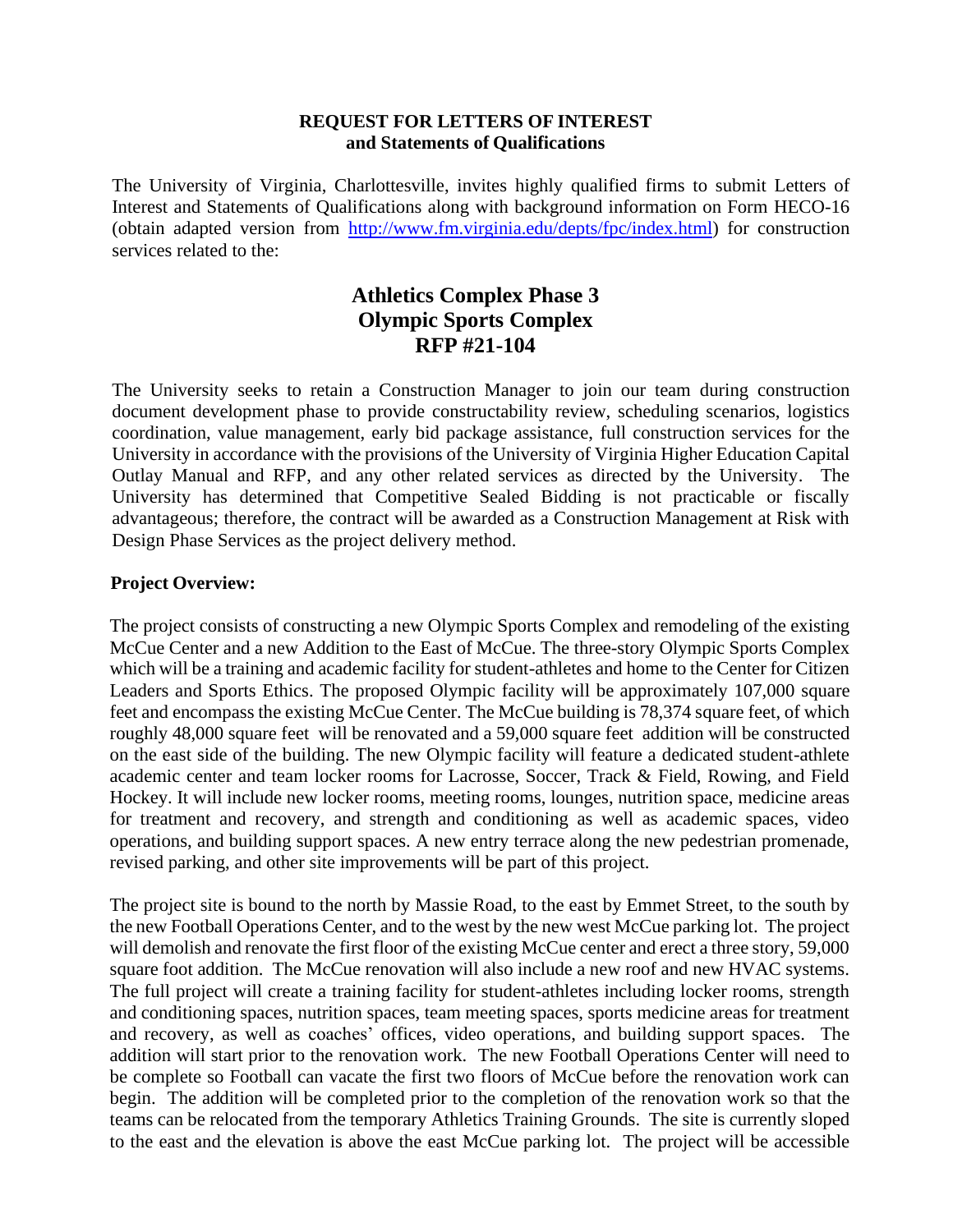from the parking lot. Great care and coordination will be needed during construction to allow the surrounding practice facilities to stay operational as well as allow for safe passage of student athletes, coaches, and staff.

The new facility is designed to provide student-athletes with a safe and effective training environment with connections to their outdoor training fields. The proposed facility represents the third phase of redevelopment of the Athletics district master plan and will replace existing Athletics facilities that are undersized, outdated, and in need of improvements. The new Olympic Sports Complex will be a state-of-the-art, comprehensive training center that will address needs of UVA student-athletes, coaches, and administrative staff.

Construction on the addition is anticipated to begin in Q2 2023 and be completed Q2 2025. The renovation work is anticipated to begin Q2 2024 and be completed Q3 2025.



 *View looking North from the new Football Operations Center.* 

#### **Special Considerations:**

The University is currently constructing the new Football Operations Center directly adjacent to this project. The selected CM will be required to coordinate and collaborate with the current Football Operations Center project team due to overlapping limits of construction and site access. The selected CM will be expected to work with the existing project team to create a schedule and site logistics plan that does not impact the Football Operations Center target completion date yet still maintains the desired schedule for the Olympics Sports Complex. Please include examples of similar projects where your firm had to collaborate with an adjacent and overlapping project and a different CM firm.

This solicitation may be used for additional phases of the Athletics Master Plan if funding allows including but not limited to the western portion of the pedestrian promenade.